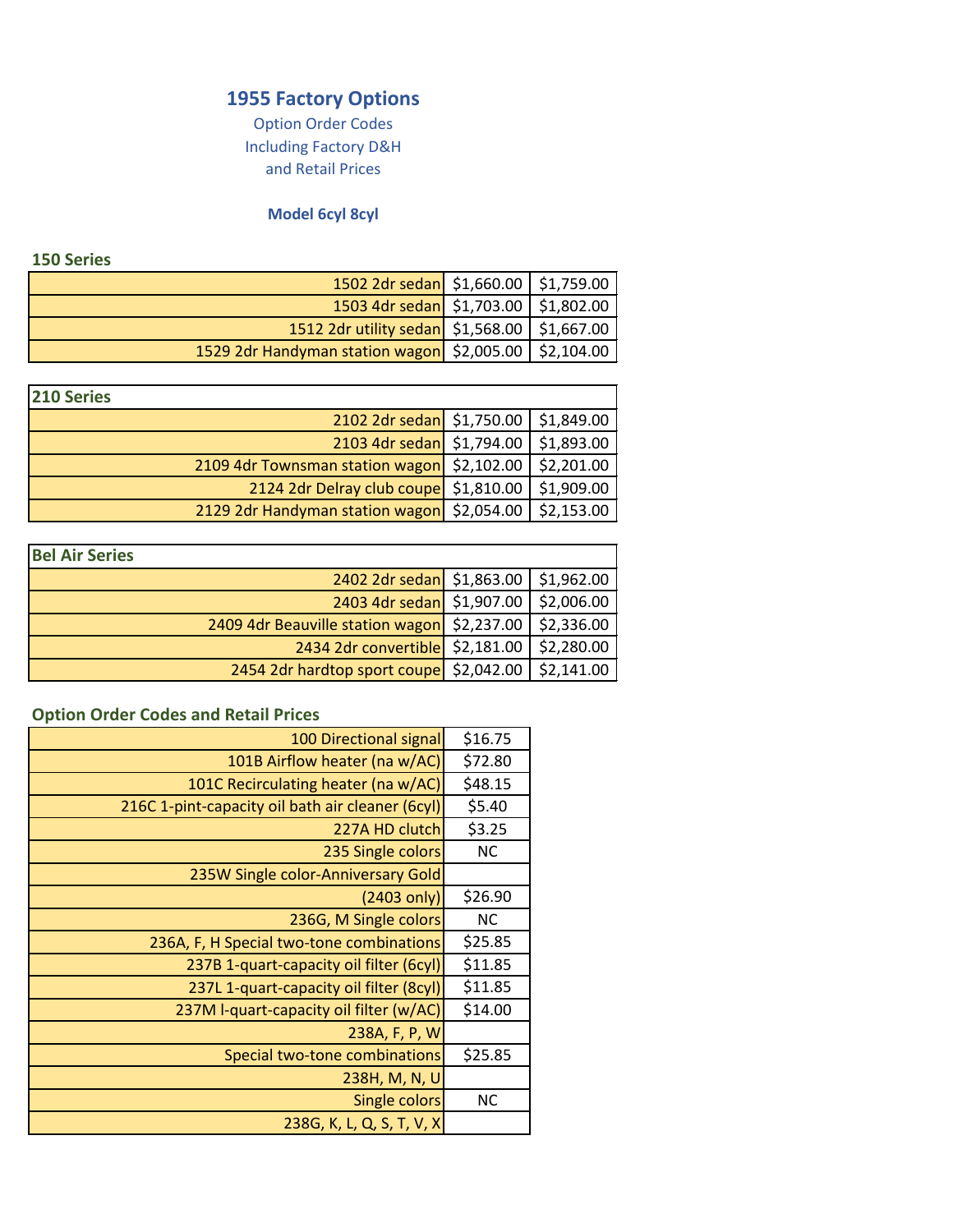| <b>Standard two-tone combinations</b> | \$12.95   |
|---------------------------------------|-----------|
| 241A Governor (std w/6cyl)            | \$18.30   |
| 246 Two-tone color combinations       | \$12.95   |
| 254T HD 5-leaf rear springs           | \$2.70    |
| 254Y HD rear springs (station wagons) | \$3.80    |
| 254V HD 6-leaf rear springs           | \$6.50    |
| 288A 5 6.70-15-6 tires                | \$37.90   |
| 288L 5 6.70-15-6 white-sidewall tires | \$73.65   |
| 290B 5 6.70-15-4 white-sidewall tires | \$26.90   |
| 313 Powerglide trans-mission          | \$178.35  |
| 315 Overdrive transmission            | \$107.60  |
| 320 Electric windshield wiper         | \$10.50   |
| 324 Power steering                    | \$91.50   |
| 325A, B, L, N, P                      |           |
| 30amp generator                       | \$7.55    |
| 325U-Z 30amp generator                | <b>NC</b> |
| 325C-F, Q, R                          |           |
| 40amp generator                       | \$80.75   |
| 397 Seat & window electrical controls | \$145.30  |
| 398 E-Z Eye glass                     | \$32.30   |
| 410 4bbl carburetor                   | \$59.20   |
| 412 Power brakes                      | \$37.70   |
| 417 Positive engine ventilation       | \$12.95   |
| 435 Trim combination                  | <b>NC</b> |
| 437 Single colors                     | <b>NC</b> |
| 440 Single colors                     | <b>NC</b> |
| 441 Two-tone color combinations       | \$12.95   |
| 450 AC                                | \$565.00  |

## **Dealer-installed Accessories and Retail Prices**

| <b>Autotronic Eye</b>                 | \$44.25  |
|---------------------------------------|----------|
| Cap-locking gas                       | \$2.90   |
| <b>Carrier-Continental wheel</b>      | \$118.00 |
| Clock-electric 17.50                  |          |
| <b>Compass</b>                        | \$3.57   |
| Covers-fall wheel, set of 4           | \$14.95  |
| Covers-wheel disc, set of 4           | \$19.00  |
| Cover-seat, plastic                   | \$34.90  |
| Cover-seat, plastic Spring Line       | \$37.50  |
| Cover-seat, fiber                     | \$26.90  |
| Cover-seat, nylon                     | \$39.90  |
| Cover-seat, nylon Spring Line         | \$42.50  |
| Dispenser-tissues                     | \$3.85   |
| <b>Extension-exhaust</b>              | \$3.25   |
| Glareshade-windshield, 1              | \$8.00   |
| <b>Guards-front &amp; rear fender</b> | \$39.00  |